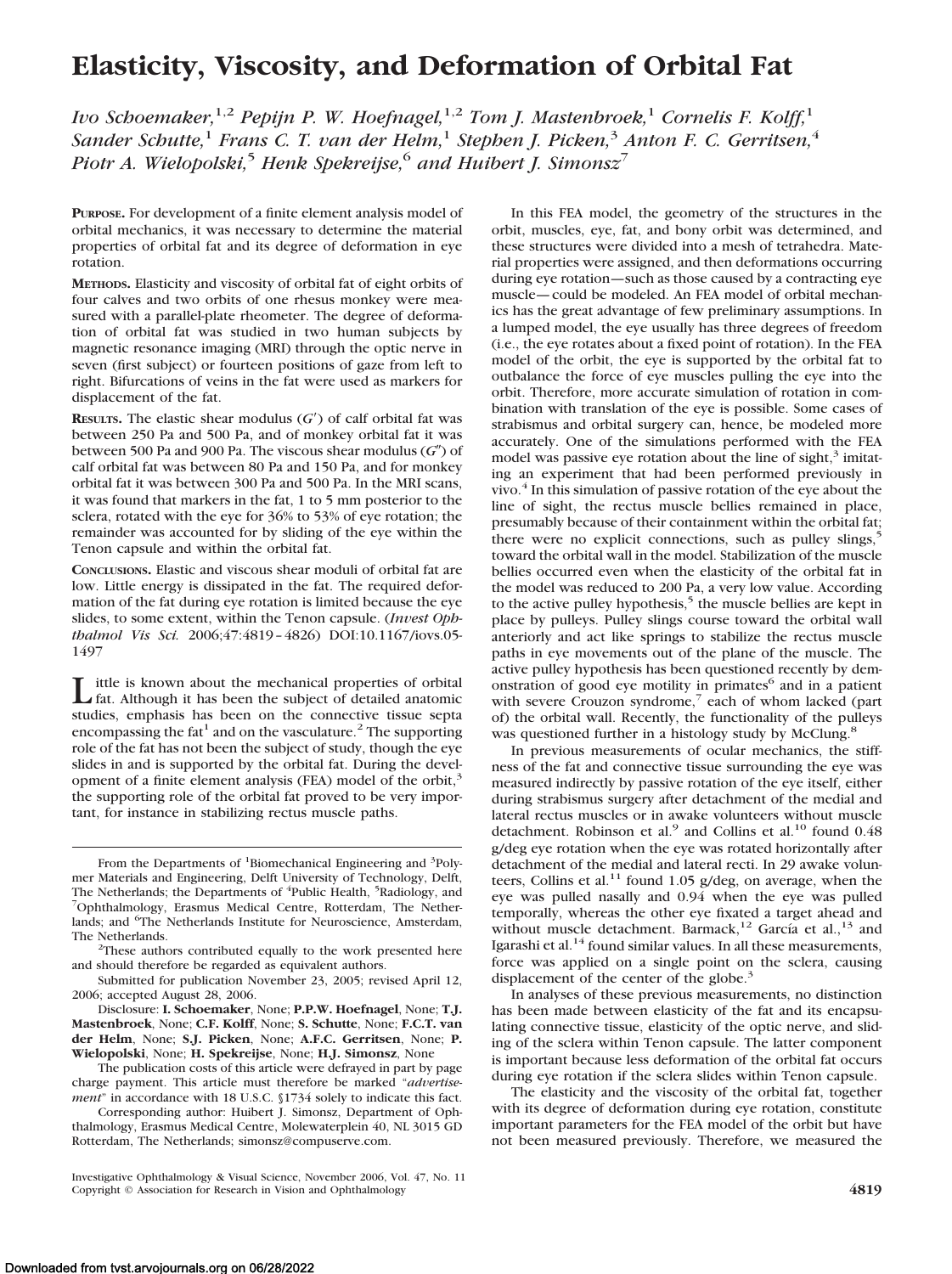material properties of calf and monkey orbital fat and quantified the degree of deformation in two human subjects with MRI.

# **METHODS**

We measured the elasticity and viscosity of orbital fat of both orbits of four calves and one rhesus monkey. We needed ample orbital fat to be able to perform the measurement with sufficient accuracy. Calf orbital fat was a convenient option. Calf orbit contains much fat, and a meat processing facility was close to the laboratory housing the appropriate measurement apparatus (this was important because the mechanical properties of fat change rapidly postmortem). The rhesus monkey was killed elsewhere for another study concerning the visual cortex. We also measured the elasticity and viscosity of kidney fat of the same animals for comparison: kidney fat has a dampening function and is not subjected to torsional deformation. All procedures were performed in compliance with the ARVO Statement for the Use of Animals in Ophthalmic and Vision Research.

Samples consisted of fat and its encapsulating connective tissue. These two components are inseparable. Measurement of the fat within the fat cells or its encapsulating connective tissue in isolation cannot be performed without destroying its structure and thereby its overall material properties. Moreover, these overall material properties provide the most useful data for the FEA model. The specimens of the orbital fat seemed homogeneous on macroscopic inspection.

Dynamic mechanical measurements were performed with a rheometer (ARES; TA Instruments, New Castle, DE) equipped with 100FRTN1 force transducer with a range of  $0.004 \sim 100$  g  $\cdot$  cm torque and  $0.1 \sim 100$  g normal force, parallel-plate geometry. In the parallelplate rheometer, the top plate is stationary and the bottom plate rotates in an oscillatory fashion at various frequencies. The torque generated during the oscillation is recorded, whereas the oscillation rate or frequency is decreased in stages. Rheological parameters of the tested material can be calculated using simple equations applied to the torque measured at the various frequencies. Because of the simple geometry of the shearing area, it is possible to express the results in fundamental units—Pa for elasticity and Pa $\cdot$  s for viscosity.

Some demands must be met when measuring with a parallel-plate rheometer. The measurements must be performed in the linear viscoelastic regime of the sample, the fat specimen should consist of one piece, and the entire surfaces of the upper and lower plates of the rheometer should be in good contact with the specimen. During our measurements we made sure these conditions were met as much as possible while taking into account the experimental constraints imposed by sample origin. The temperature of the plates was  $37^{\circ}$ C  $\pm$ 1°C. The pressure exerted by the upper plate on the specimens during the measurements was approximately 500 Pa, which is near the estimated<sup>15</sup> and measured<sup>16</sup> orbital pressures of approximately 500 to 1000 Pa.

To determine the linear viscoelastic regime of the samples, a strain sweep at fixed frequency was performed before the actual measurements in a separate specimen. This showed that the viscoelasticity of orbital fat of calves and rhesus monkeys was linear from 0% to almost 130% deformation. Therefore, we chose to measure only at a deformation of 5% (ratio between excursion and height), thereby avoiding irreversible damage to the specimen caused by excessive deformation. Because we had first demonstrated that the viscoelasticity was linear up to 130% deformation, this was permissible. The strain sweep was made at one specific angular velocity; strain sweeps at different angular velocities gave no additional information.

During subsequent frequency sweeps, the lower plate was rotated sinusoidally at different angular velocities  $(\omega)$ , at fixed strain amplitude, in the linear regime. The experiments started with a maximal angular velocity of 100 rad/s, and this decreased stepwise to 0.1 rad/s over a period of 5.5 minutes. In a dynamic mechanical measurement, oscillatory shear strain ( $\gamma$ ) was applied to the sample where  $\gamma = \gamma_0 \sin(\omega t)$ .<sup>17</sup> The resultant stress was analyzed in terms of the elastic stress and the viscous dissipation using a storage modulus  $G'$ , and a loss modulus  $G''$ , by:  $\tau/\gamma_0 = G' \sin(\omega t) + G'' \cos(\omega t)$ .<sup>17</sup> Here,  $\tau$  was the measured dynamic stress. The first term in this expression was in phase with the applied strain and represented the elastic response of the material, as expressed by the elastic shear modulus  $G'$  (storage modulus). The second term was out of phase and attributed to viscous dissipation. It was related to the viscosity via  $G'' = \eta \omega$ ,<sup>17</sup> where  $\eta$  was the viscosity. Because it was related to the viscous dissipation of energy, G'' was called the viscous shear modulus (loss modulus) of the material and depended on the viscosity and the speed of deformation.

The first series of measurements, in two sessions, were done on eight specimens of orbital fat derived from eight orbits of four calves. Calf heads were obtained immediately after slaughtering at a meat processing facility and were transported within half an hour to the laboratory in thermally insulated containers. Immediately before measurement, the orbital contents were removed by exenteration, whereby the skin was incised in a circular fashion down to the orbital rim and the periorbita was lifted from the walls of the bony orbit. The root of the resultant sac, deep in the orbit, was subsequently cut off, enabling the removal of the orbital contents in one piece. Each exenteration took approximately 5 minutes. From the orbital fat we took a large section, leaving its inner structure intact. This section was placed onto the lower circular plate  $(d = 50$  mm) of the high-precision parallel-plate rheometer, and a second circular plate was lowered onto the specimen. Four measurements (first session) were performed with a circular top plate of  $d = 50$  mm. The other four measurements (second session) were performed with a circular top plate of  $d = 25$ mm because it was not always possible to cut a single piece of fat of 50 mm. The time between the end of the exenteration and the start of the measurement was less than 1 minute. Measurements were taken between 65 and 213 minutes postmortem.

The second series of measurements was performed on two specimens of orbital fat derived from the orbits from one rhesus monkey (*Macaca mulatta*, male, 8 years old). The orbital contents of the rhesus monkey were removed by exenteration approximately 10 minutes after death. After the exenteration, the orbital fat was put into a



**FIGURE 1.** To assess the rotation of a marker in the orbital fat relative to the head in 7 (first subject) or 14 horizontal positions of gaze, the direction of gaze ( $\alpha = \alpha_1 - \alpha_0$ ) relative to a head-fixed reference frame and the angle between the direction of the marker  $(\beta_1)$  and the head-fixed reference frame were used. The direction of the marker in approximate gaze ahead was taken as  $\beta_0$ . These two frames form part of Movie 1 (http:// www.iovs.org/cgi/content/full/47/ 11/4819/DC1).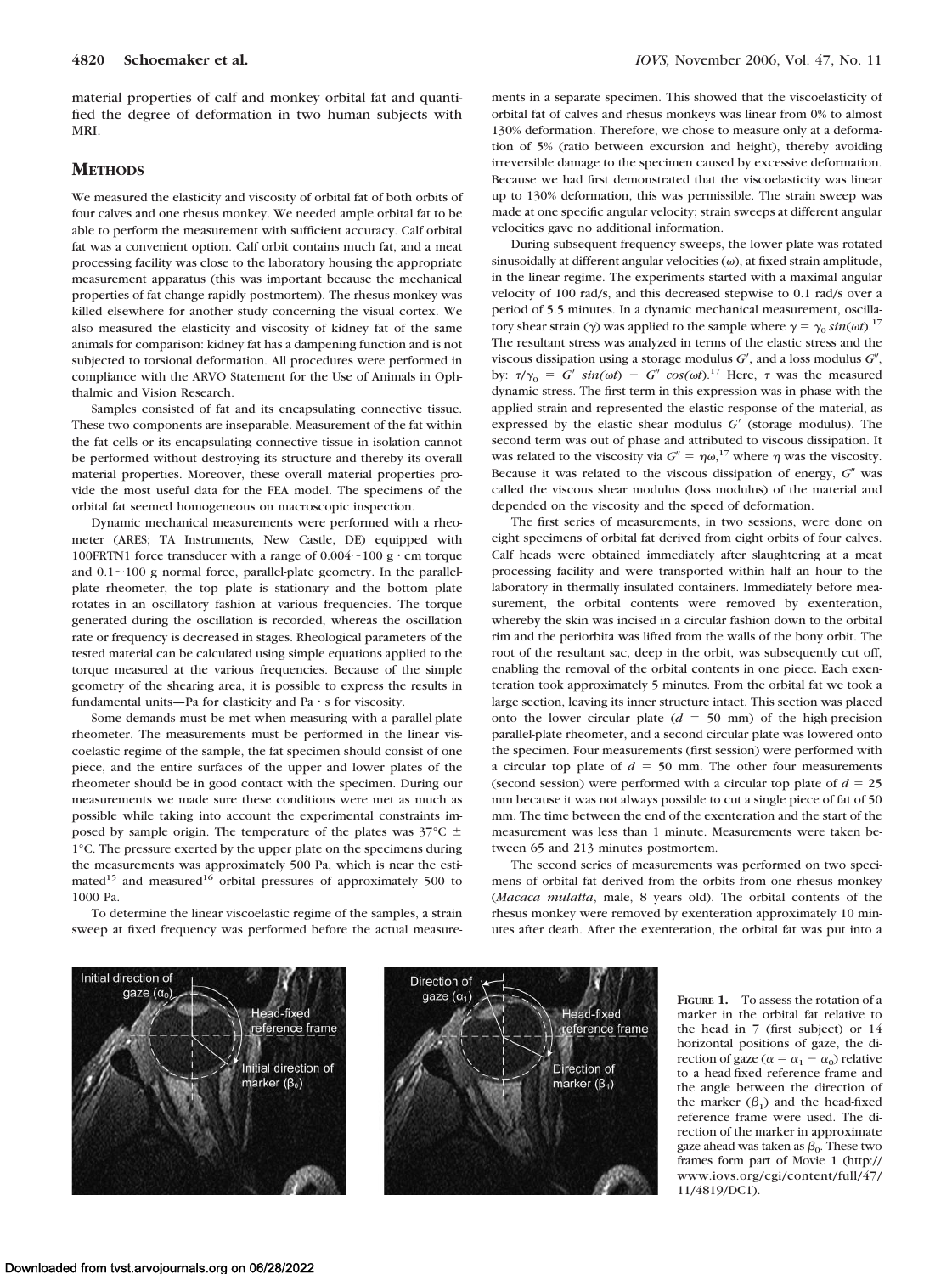thermally insulated box of  $37^{\circ}$ C  $\pm$  2°C, with a humidity of 80%, and was transported to the laboratory. The time between the end of the exenteration and the start of the measurement was approximately 140 minutes.

From the same animals, specimens of kidney fat were taken. The specimen of kidney fat from the calves was transported to the laboratory in a manner similar to that for the calf heads. The specimen of kidney fat from the monkey was, however, not transported under controlled conditions and was desiccated on arrival. This specimen has been excluded.

MRI scans were made in 14 horizontal planes through the optic nerve of a human subject (24-year-old man) in seven horizontal posi-

tions of gaze.  $T_1$ -weighted, three-dimensional spoiled gradient echo scans (TR/TE/flip angle =  $10.8/2.3$ ms/17°) were performed using a 1.5-T MRI scanner (General Electric Healthcare, Milwaukee, WI). Two 7.5-cm identification loops were located over both eyes for signal reception. Sequence parameters were adjusted accordingly to provide a scan time of approximately 1 minute per position per volume. The volume scan plane was adjusted using an initial localizer so that the center of the lens was aligned with the optic nerve at position 0 (resultant scan plane close to axial). Eyes were covered fully with 84 0.5-mm slices (interpolated by zero filling) with an in-plane resolution of 0.336  $\times$  0.437 mm<sup>2</sup> pixels. An out-of-phase echo time (TE) of 2.3 milliseconds was selected to enhance the boundaries between water



**FIGURE 2.** (**A**) Storage modulus (*G*, elasticity) and  $(B)$  loss modulus  $(G'')$ , energy lost by viscous dissipation) of orbital fat of calves and a rhesus monkey. *Horizontal axis*: angular velocity (ω) in rad/s. *Vertical axis*: storage modulus (**A**) and loss modulus (**B**) expressed in pascals. Angular velocity  $(\omega)$  increased from left to right. but measurements were actually performed with decreasing velocity: 10 rad/s was reached after 35 seconds, 1 rad/s was reached after 81 seconds. Identical symbols connect measurements of  $G'$  (A) and  $G''$  (B) in one specimen. To illustrate the rate of deformation that occurred during eye movements, two *vertical bars* represent the approximate angular velocity occurring during 100 and 200 deg/s saccades, respectively, assuming that the fat immediately posterior to the sclera rotates with the eye for 50% of eye rotation. pm, postmortem period in minutes.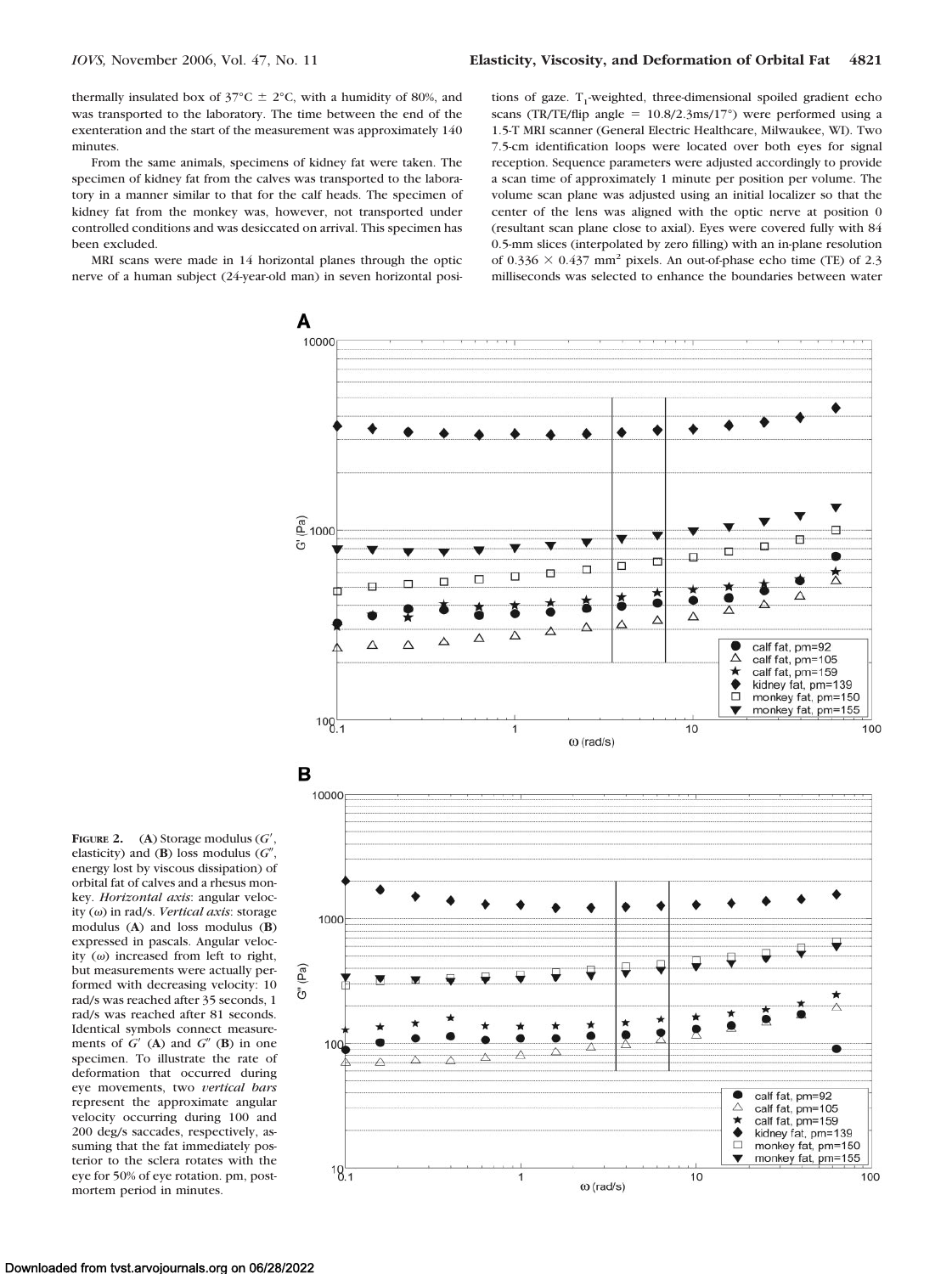

**FIGURE 3.** Rotation of markers of the fat behind the left eye (**A**) and the right eye (**B**) of the first subject and those behind the left eye of the second subject (**C**) in 7 (first subject) and 14 (second subject) positions of horizontal gaze. *Horizontal axis*: eye rotation ( $\alpha = \alpha_1 - \alpha_0$ , Fig. 1). *Vertical axis*: rotation of the marker relative to the head ( $\beta_1 - \beta_0$ , Fig. 1). The relative slope of the regression line, for each of the markers, was equal to the rotation of the marker ( $\beta_1 - \beta_0$ , Fig. 1) divided by the rotation of the eye itself  $(\alpha,$  Fig. 1). Markers posterior in the orbit, 15 to 22 mm from the sclera, rotated with the eye for 7% to 18% of eye rotation. Markers near the globe, 1 to 5 mm from the sclera, rotated with the eye for 36% to 53% of eye rotation. d, distance of marker posterior to the sclera.

and fat (to aid boundary recognition, especially between vessels and fat).

An additional MRI scan was made through the optic nerve of another human subject (22-year-old woman) in 14 horizontal positions of gaze. T<sub>1</sub>-weighted, three-dimensional spoiled gradient echo scans (TR/TE/flip angle =  $8.1/1.9$  ms/22°) were performed using a 3.0-T clinical MRI unit (General Electric Healthcare). Sequence parameters were adjusted accordingly to provide a scan time of approximately 1 minute per position per volume. The volume scan plane was adjusted with the use of an initial localizer so that the center of the lens was aligned with the optic nerve at position 0 (resultant scan plane close to axial). Eyes were covered fully with 128 0.4-m slices (interpolated by zero filling) with an in-plane resolution of  $0.312 \times 0.580$  mm<sup>2</sup> pixels.

The head of each subject was fixated with sandbags and encircling tape around the forehead and the gantry of the MRI, limiting head movements. The range of head movement that did occur was subsequently found to be a limited head rotation about the vertical axis in a later MRI three-dimensional optical flow analysis. At the inside of the MRI, 7 (first subject) and 14 (second subject) fixation points were made on a horizontal line, corresponding with 7 and 14 horizontal positions of gaze. The center position of the fixation points corresponded with approximate gaze ahead.

Subjects did not always fixate with the same eye. Therefore, in the analysis, it was necessary to use the actual position of gaze of the eye as measured in the scans themselves. The horizontal line through the anterior margin of the two zygomal bones (first subject) or the horizontal line through the center of both eyes (second subject) was used as reference. In each scan, the direction of gaze was determined from the line through the center of the globe and the center of the lens, relative to this reference.

Bifurcations of veins were used as markers for the displacement of the fat. Only bifurcations of veins that could be identified in the scans of all positions of gaze in equal planes were selected. Their respective points of bifurcation were then used as markers. Angular displacement of the marker from the center of the globe relative to the reference was measured in the scan (Fig. 1). This was repeated for each marker and for each of the positions of gaze.

## **RESULTS**

Eight specimens were taken from eight orbits of four calves. Elastic shear modulus  $(G')$  was between 250 Pa and 500 Pa (Fig. 2A). Viscous shear modulus (G") was between 80 Pa and 170 Pa for the eight specimens (Fig. 2B). The four measurements of calf orbital fat were found to be very similar (Figs. 2A, 2B). For kidney fat of the same animals, the elastic shear modulus was between 3000 Pa and 5000 Pa, and the viscous shear modulus was between 1000 Pa and 2500 Pa. For the orbital fat of the rhesus monkey, higher values were between 500 Pa and 1050 Pa for elastic shear modulus and between 300 Pa and 700 Pa for viscous shear modulus.

Two possible measurement artifacts were encountered, one caused by too much water and the other caused by too little water. During the first calf session, only one of the four specimens was measured immediately after the orbital contents were taken from the orbit. The other three were kept for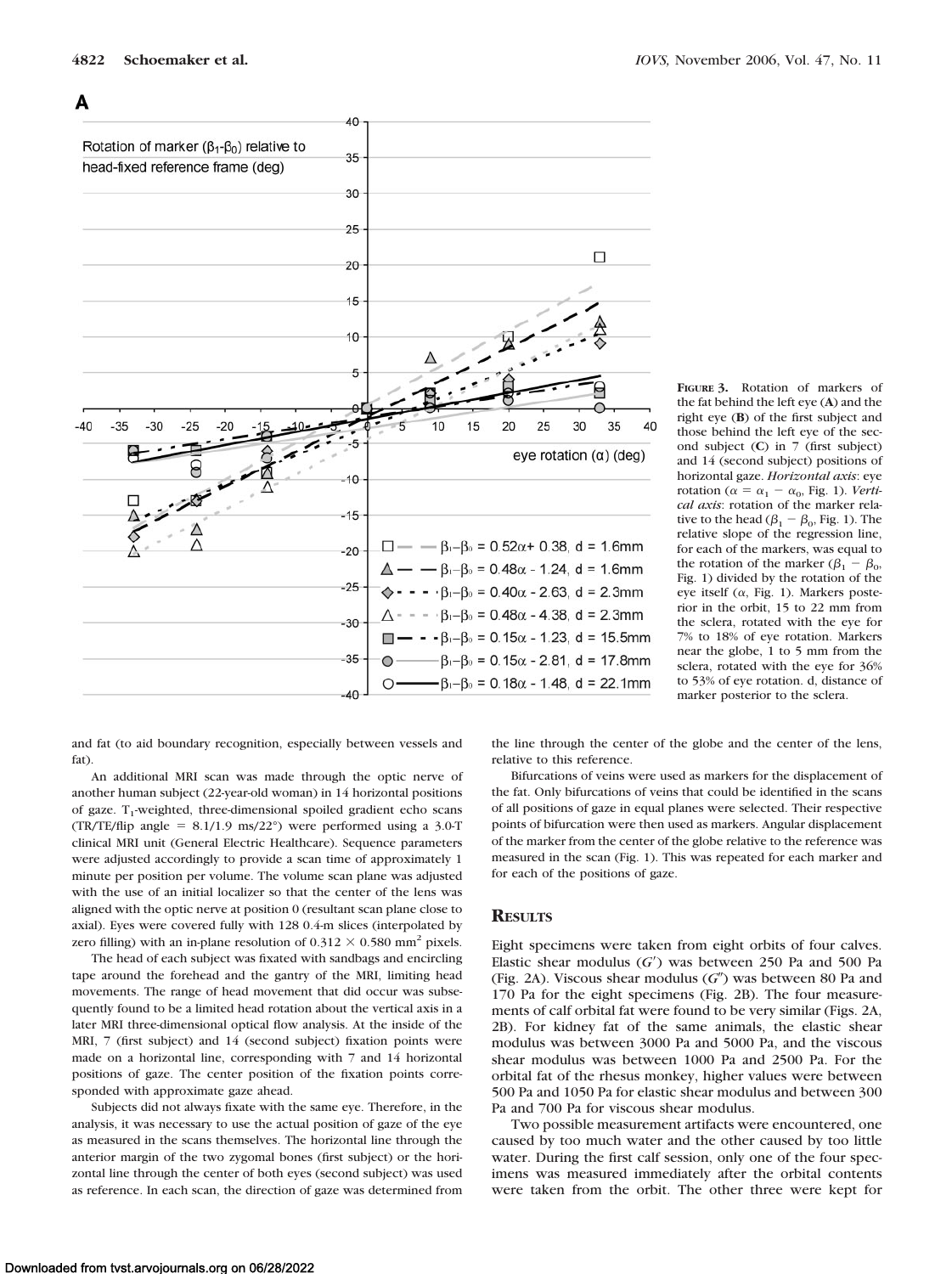

в



approximately 2 minutes in 0.9% NaCl to prevent desiccation. For these three specimens, conspicuously low values for storage modulus and loss modulus were found during the entire frequency sweeps at angular velocities from 100 rad/s to 0.1 rad/s over a period of 5.5 minutes. Apparently, the surplus of water worked as a lubricant. These specimens have been excluded.

During three of the five other measurements and during those in monkey fat, the edges of the fat, exposed to air during measurement, were kept moist by occasional sprinkling of a drop of 0.9% NaCl on the exposed surface of the edge. This was not done in the two remaining measurements, and *G'* and G" increased considerably approximately 2 minutes after the measurements were begun. These specimens have also been excluded. The increase in  $G'$  and  $G''$  might have been caused by desiccation; we noticed adhesion of the orbital fat to the plates on removal of the sample. Ophthalmic surgeons often see desiccation of exposed orbital fat during orbital surgery, and the desiccated fat may stick to the surgical drape. *G'* and  $G$ <sup>"</sup> increased with increasing time intervals between death and exenteration, approximately 0.29 Pa/min for *G'* of calf orbital fat.

The actual horizontal positions of gaze of the first MRI scans were, for the right eye, 35°, 19°, and 6° (left gaze), 0° (reference), and 13°, 23°, and 32° (right gaze). For the left eye, they were 33°, 24°, and 14° (left gaze), 0° (reference), and 9°, 20°, and 33° (right gaze). The actual horizontal positions of gaze for the left eye in the second MRI scans were 37°, 30°, 24°, 20°, 15°, 8°, and 5° (left gaze), 0° (reference), and 6°, 10°, 14°, 24°, 28°, and 36° (right gaze).

In the first subject, 11 bifurcations, 4 behind the right eye and 7 behind the left eye, could be reliably identified in all 7 positions of gaze by meticulous comparison of the scans in equal planes. In the second subject, 3 bifurcations behind the left eye could be reliably identified in all 14 positions of gaze (Movie 1, available online at http://www.iovs.org/cgi/content/ full/47/11/4819/DC1). These bifurcations were used as markers for the displacement of the fat relative to the head. In Figures 3A, 3B, and 3C, the rotation of these markers is plotted against rotation of the eye itself.

The rotation of the markers was almost proportional to rotation of the eye itself, allowing for linear data fitting. The slope of these linear fits represented the proportion that the marker rotated with the eye. For markers in the orbit 15 to 22 mm posterior to the sclera, the rotation of the markers was almost nil; they remained approximately stationary in the head. Movie 1 (http://www.iovs.org/cgi/content/full/47/11/4819/ DC1) shows an overall impression of the deformation of the fat during eye movement, with arrows indicating the three markers used in the second subject.

Behind the left eye of the first subject, the proportions of rotation of the marker relative to the rotation of the eye were 52% (1.6 mm from the sclera), 48% (1.6 mm from the sclera), 40% (2.3 mm from the sclera), 48% (2.3 mm from the sclera), 15% (15.5 mm from the sclera), 15% (17.8 mm from the sclera), and 18% (22.1 mm from the sclera). Behind the right eye of the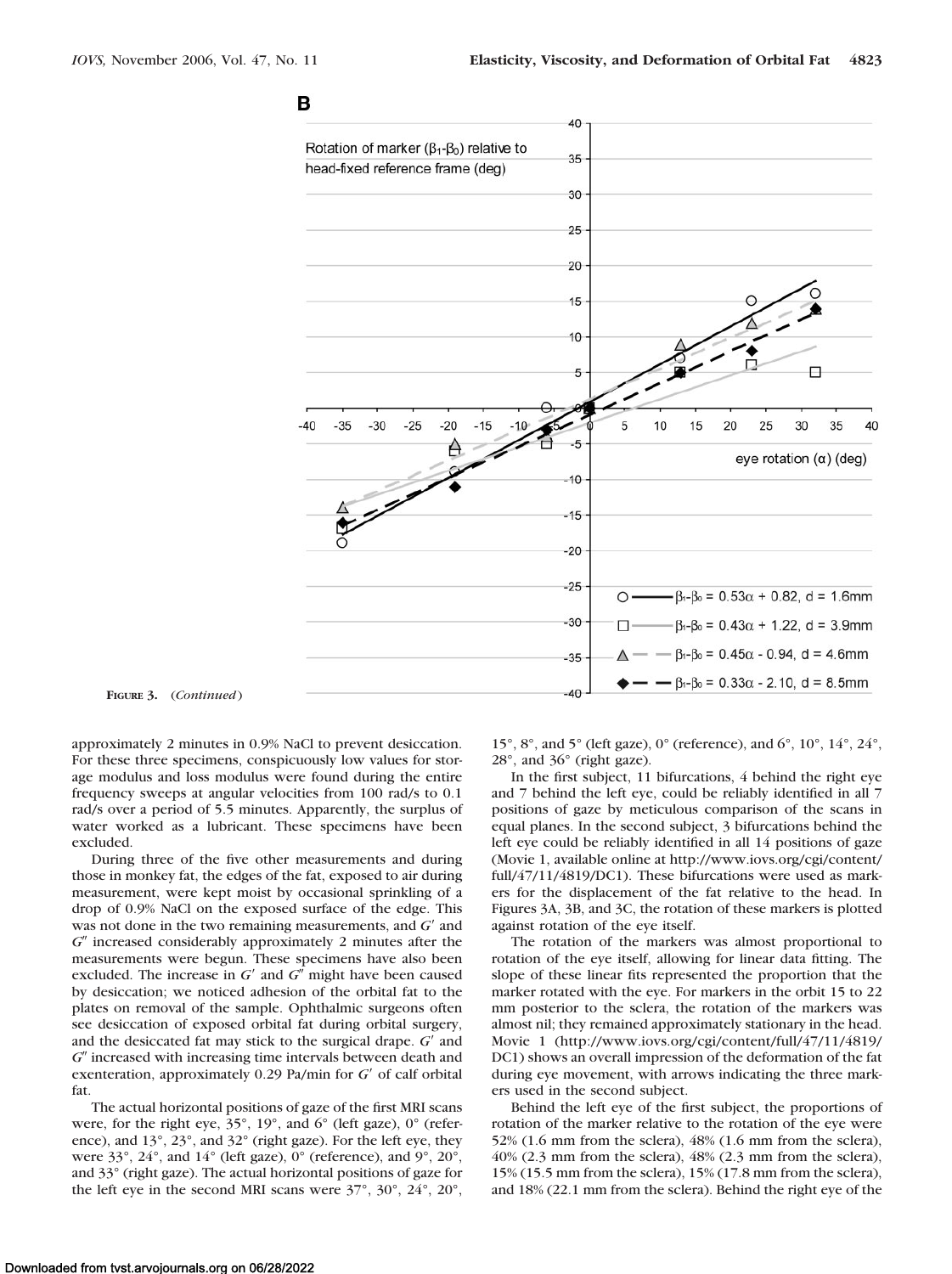

**FIGURE 3.** (*Continued*)

first subject, they were 53% (1.6 mm from the sclera), 43% (3.9 mm from the sclera), 45% (4.6 mm from the sclera), and 33% (8.5 mm from the sclera). For the markers behind the left eye of the second subject, the proportions of rotation of the marker relative to the rotation of the eye were 39% (1.0 mm from the sclera), 36% (4.0 mm from the sclera), and 7% (14.5 mm from the sclera). In Figure 4, these percentages are presented in relation to the distance of the markers from the sclera. Markers near the globe, 1 to 5 mm posterior to the sclera, rotated with the eye for 36% to 53% of eye rotation; the remainder was accounted for by sliding of the eye within Tenon capsule and within the orbital fat.

# **DISCUSSION**

The elastic shear modulus  $(G')$  and viscous shear modulus  $(G'')$ of the orbital fat were low (Figs. 2A, 2B), and the G" was low compared with the *G'*. To give an indication, its properties resembled those of a 10% solution of gelatin in water. When the viscous shear modulus,  $G''$ , is low, little energy is lost because of viscous dissipation during eye movements. We found higher values for  $G'$  and  $G''$  in kidney fat, which has primarily a dampening function. For abdominal subcutaneous fat, a relatively low value (188.4 Pa) for G'' has also been found.<sup>18</sup> In histologic sections of the orbit,<sup>1</sup> the large size of the fat cells that, together with the encapsulating connective tissue septa, constitute the orbital fat, is conspicuous. In addition, the amount of connective tissue was low. These two anatomic properties might have helped to keep  $G'$  and  $G''$  low.

The viscous shear modulus  $(G'')$  or energy lost by viscous dissipation) remains approximately the same with increasing angular velocity  $(\omega)$  during sinusoidal deformation (Fig. 2B). As expressed by  $G'' = \eta \omega$ , the almost constant value of  $G''$  implies that the viscosity  $(\eta)$  drops with increasing angular velocity  $(\omega)$ . In polymer mechanics, this phenomenon is called shear thinning. The shear thinning phenomenon has also been found for the viscoelasticity of human abdominal subcutaneous fat.<sup>18</sup> Decrease of viscosity with frequency has been found for the oculomotor plant.<sup>19</sup> Given that  $G'$  and  $G''$  remained the same for different angular velocities, elasticity  $(G')$  and the viscous shear modulus  $(G'')$  can be treated as constants in future models of orbital mechanics.

Fuchs et al.19 found stiffness of the oculomotor plant to increase with frequency. The stiffness in eye rotation may well be dominated by the behavior of the muscles, and their stiffness increases with increasing speed, whereas we found that stiffness of the orbital fat stayed constant with increasing velocity.

The full relevance of the values we found for elasticity and viscosity of the orbital fat for models of the oculomotor plant will be best demonstrated in the FEA model that we are currently developing.<sup>3</sup> Although the elasticity and viscosity of the fat were low, FEA model simulations showed that the fat can stabilize the muscle bellies in eye movement out of the plane of the muscle. In the FEA model, stabiliza-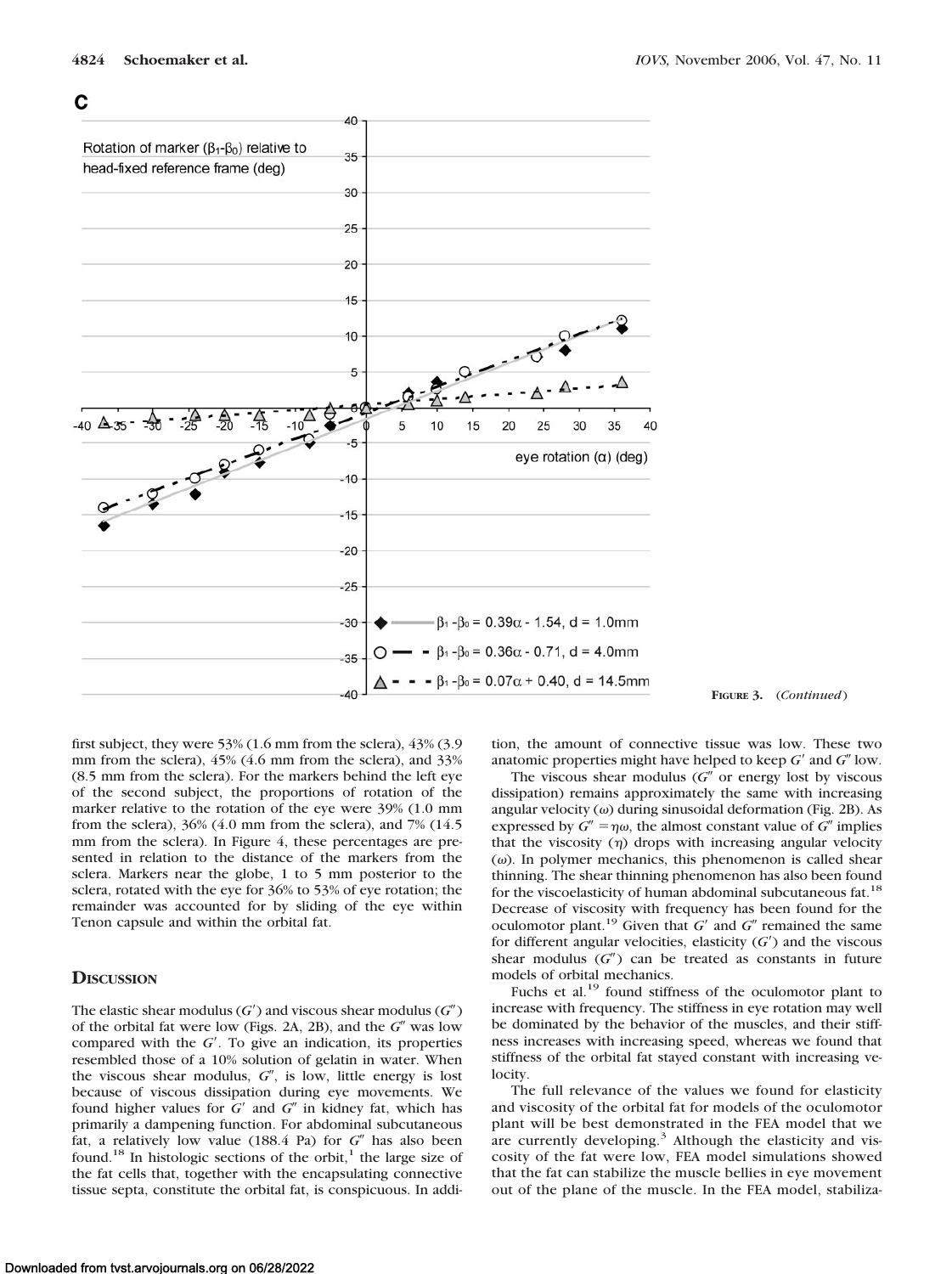

**FIGURE 4.** Rotation of the marker  $(\beta_1 - \beta_0,$  Fig. 1) divided by the rotation of the eye itself ( $\alpha = \alpha_1 - \alpha_0$ , Fig. 1) is presented here in relation to the distance of these markers from the sclera. Markers 15 to 22 mm from the sclera rotated with the eye for 7% to 18% of eye rotation. Markers 1 to 5 mm from the sclera rotated with the eye for 36% to 53% of eye rotation; the remainder was accounted for by sliding of the eye within Tenon capsule and within the orbital fat, respectively.

tion occurred even when the assumed elasticity of the fat was reduced to 200 Pa. Our measurements showed higher values, lending support to this prediction of the model. The necessity to invoke connective tissue bands between the orbital wall and the muscle belly for their stabilization<sup>5</sup> is thereby questionable. Nevertheless, the fat adjacent to the globe has a higher content of connective tissue, may be anisotropic, and may have unknown mechanical functions.

In previous analyses, no distinction was made between elasticity of the fat and sliding of the sclera within Tenon capsule. The latter component is important because less deformation of the orbital fat during eye rotation is needed if the sclera slides within Tenon capsule. With MRI in 7 (first subject) or 14 positions of gaze, we could determine the degree of deformation of the fat and, indirectly, the degree of sliding of the sclera within Tenon capsule and the orbital fat. Bergen<sup>2</sup> found that the veins in the orbit are suspended in the connective tissue septa, $<sup>1</sup>$  whereas arteries perforate</sup> connective tissue septa. Therefore, we could reasonably assume that the movement of the veins represented the movement of the fat.

We found that markers in the fat in the posterior portion of the orbit, 15 to 22 mm posterior to the sclera, rotated with the eye for 7% to 18% of eye rotation. Markers 1 to 5 mm posterior to the sclera rotated with the eye for 36% to 53% of eye rotation; the remainder was accounted for by sliding of the eye within Tenon capsule and within the orbital fat. If the fat immediately posterior to the sclera followed approximately 50% of eye rotation and the fat posterior to the apex followed none, the elastic deformation of the orbital fat that took place when looking from 45° right to 45° left would be approximately 40%.

## *Acknowledgments*

The authors thank Gerhard Asmussen, Niels Matheijssen, Ben Norder, Chris Pool, Tessa Vlaanderen, and Gordon Voigt for assistance. They also thank the suppliers of the animal specimens.

#### *References*

- 1. Koornneef L. *Spatial Aspects of Orbital Musculo-Fibrous Tissue in Man: A New Anatomical and Histological Approach*. Amsterdam: Swets & Zeitlinger; 1977.
- 2. Bergen MP. *Vascular Architecture of the Human Orbit*. Amsterdam: Swets & Zeitlinger; 1982.
- 3. Schutte S, van den Bedem SPW, van Keulen F, van der Helm FCT, Simonsz HJ. A finite-element analysis model of orbital biomechanics. *Vision Res*. 2006;11:1724 –1731.
- 4. Simonsz HJ, Crone RA, de Waal BJ, Schooneman M, Lorentz de Haas HAL. Measurement of the mechanical stiffness in cyclotorsion of the human eye. *Vision Res*. 1984;24:961–968.
- 5. Demer JL. The orbital pulley system: a revolution in concepts of orbital anatomy. *Ann NY Acad Sci*. 2002;956:17–33.
- 6. Dimitrova DM, Shall MS, Goldberg SJ. Stimulation evoked eye movements with and without the lateral rectus muscle pulley. *J Neurophysiol*. 2003;90:3809 –3815.
- 7. Van den Bedem SPW, Schutte S, Simonsz HJ. Mechanical properties and functional importance of pulley bands or 'faisseaux tendineux.' *Vision Res*. 2005;45:2710 –2714.
- 8. McClung JR, Allman BL, Dimitrova DM, Goldberg SJ. Extraocular connective tissues: a role in human eye movements? *Invest Ophthalmol Vis Sci*. 2006;47:202–205.
- 9. Robinson DA, O'Meara DM, Scott AB, Collins CC. Mechanical components of human eye movements. *J Appl Physiol*. 1969;26: 548 –553.